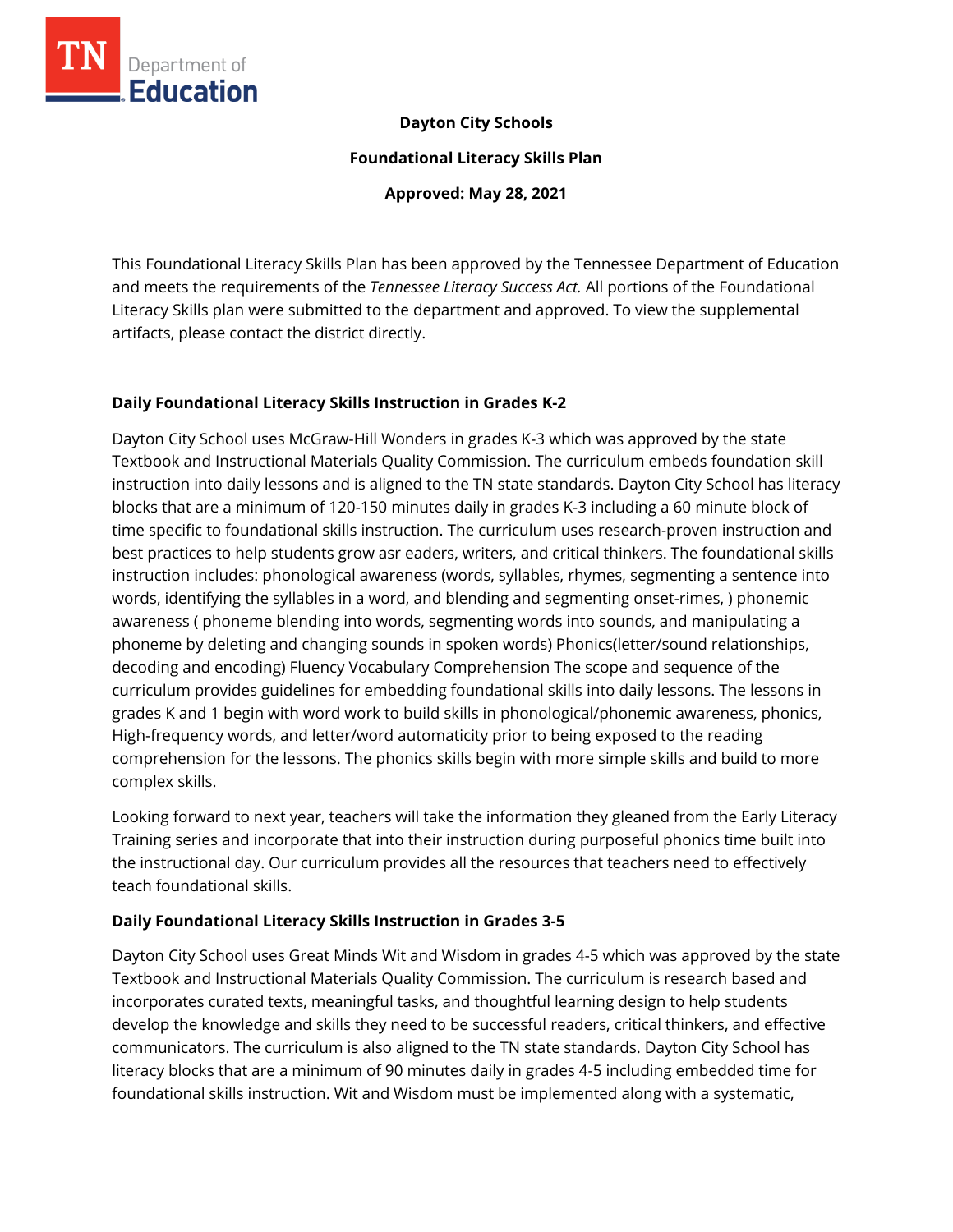Department of Education

researched based foundational skills program. Wit & Wisdom lessons do not explicitly teach foundational skills other than fluency. The lessons are specifically designed to reinforce the teaching of foundational skills. Teachers embed foundational skills instruction into daily lessons. Skills they embed are:

Fluency Morphology Grammar Spelling Vocabulary (implicit and explicit) Comprehension Writing

The scope and sequence provides guidelines for Reading standards that are integrated with the content stages to optimize the specific learning opportunities each text presents, while building sound general habits for reading complex text. Students are required to apply knowledge of standards with increasing independence throughout the year and to layer on other, increasingly complex standards.

The expected improvements for next year will be to implement a systematic, researched based foundational skills program to be used in conjunction with Wit and Wisdom to ensure that the students receive the necessary instruction related to foundational skills. As a part of the Literacy Implementation Network, we will be focusing on how to improve literacy in grades 3-8.

# **Approved Instructional Materials for Grades K-2**

McGraw Hill - K-5 Wonders

# **Approved Instructional Materials for Grades 3-5**

Great Minds - 3-5 Wit and Wisdom

### **Additional Information about Instructional Materials**

We use McGraw-Hill Wonders in grades K-3 and Great Minds Wit and Wisdom in grades 4-5. The dropdown menu does not reflect this.

# **Universal Reading Screener for Grades K-5. This screener complies with RTI<sup>2</sup>and Say Dyslexia requirements.**

We use EasyCBM as the universal screener in grades K-5 for benchmarking and progress monitoring and is on the state approved list. It complies with RTI2 and Say Dyslexia requirements. The universal screener is used to assess reading and math three times a year in the fall, winter, and spring. It is given to all students in grades kindergarten through 5th grade.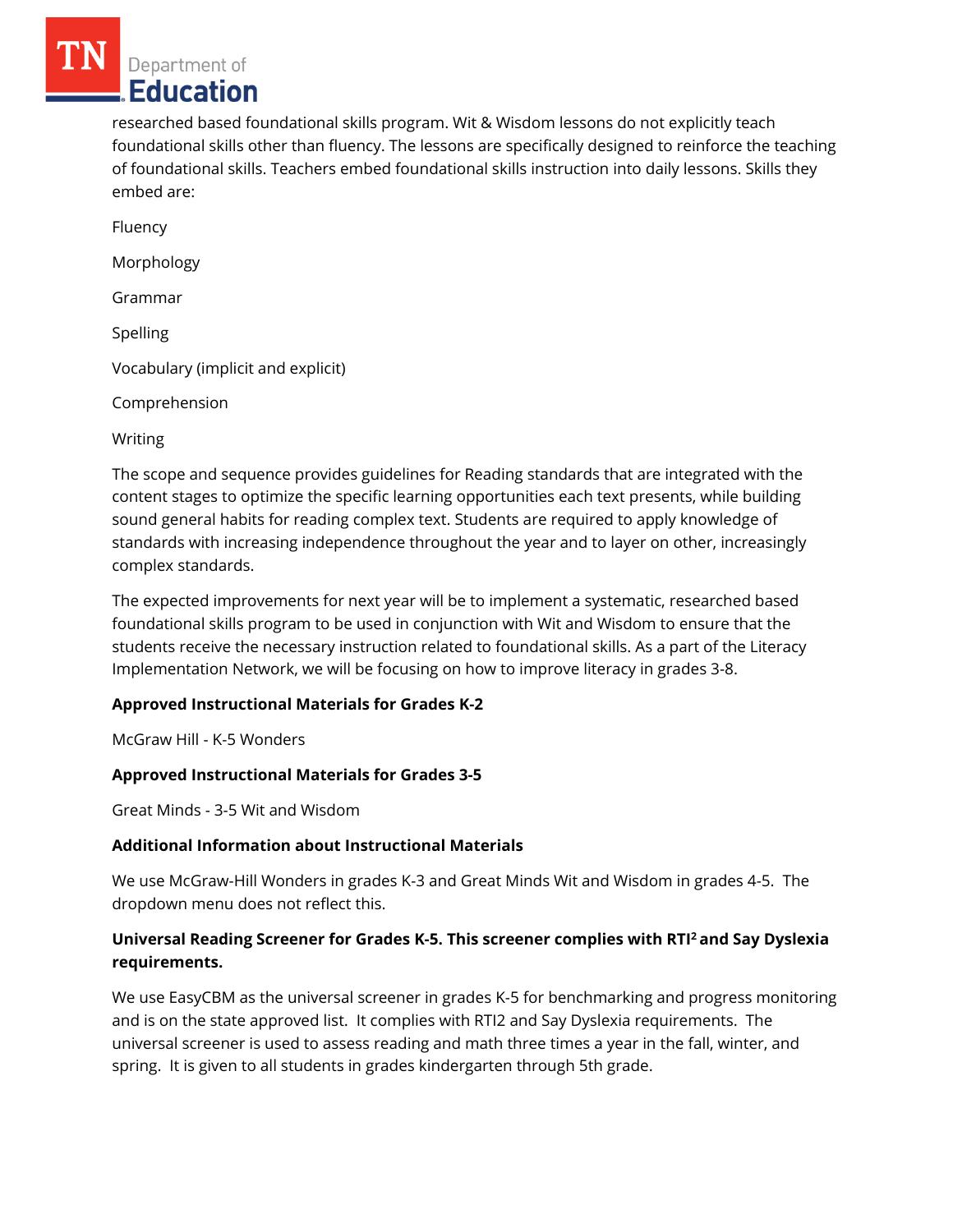Department of **Education** 

#### **Intervention Structure and Supports**

Dayton City School uses EasyCBM for reading intervention in grades K-5 for students identified as atrisk for a significant reading deficiency or identified with a significant reading deficiency. Universal screening data as well as student classroom performance, TCAP results, prior intervention outcomes, and teacher observation data is used during RTI Data Team Meetings to determine placement and level of students into Tier III, Tier II, or Remediation. Students who are placed in Tier III receive the most intense interventions for at least 45 minutes and are progress monitored weekly. Students who are placed in Tier II receive intervention daily for at least 30 minutes and are progress monitored every other week. The universal screener and diagnostic assessment determines the specific deficit the student will be provided support for and progress monitored on. Students receiving Tier II or Tier III intervention will be provided a focused intervention on Letter Naming, Letter Sounds, Phoneme Segmenting, Word Reading Fluency, Passage Reading Fluency, or Reading Comprehension. RTI Data Team Meetings will be conducted every other month to evaluate student progress and to continue the intervention, change the intervention, or change Tiers.

### **Parent Notification Plan/Home Literacy Reports**

Parent Notification Plan/Home Literacy Reports Our district notifies parents in grades K-5 if their child is "at-risk" for or has a significant reading deficiency (as evidenced by students scoring in the 0- 25th percentile) immediately after completing the fall universal screening. Students' scores are communicated in a parent-friendly language that provides a clear explanation of student skill gaps and the depth and extent of student needs. The parents are told what intervention their student will receive and the amount of time each day the support will receive services. The district defines how students are assessed and what a "significant reading deficiency" means. Parents are subsequently notified of their child's progress or lack of progress for each semester. In the parent notifications/communication, RTI data teams note the intervention(s) and any changes being made if the child is not showing sufficient progress as evidenced by progress monitoring and universal screening data as well as recommended activities (that do not require purchased resources) that will support students in the area of deficit (activities are not tailored by child, but tailored by skill deficit generally). We will communicate with parents three times a year for grades K-3 and annually for grades four and five. Parents are notified of the importance of 3rd grade reading proficiency. We explain that reading is the most crucial academic skill because it is the foundation for learning. Through third grade children are learning to read; after third grade students read to learn. Without a strong foundation in reading, children are left behind and it is difficult for them to close the gap.

### **Professional Development Plan**

Teachers at Dayton City School will participate in the Reading 360 Early Literacy Training developed by the Tennessee Department of Education.

We have 18 teachers in grades K-2, Special Education, and ESL who will participate in the Early Literacy Training Series. Teachers will asynchronously engage in week 1 of the series beginning in April 2021. The training will focus on foundational reading development and instruction and focuses on the sounds first approach to phonics. Participants will complete week 1 training prior to July 26, 2021.